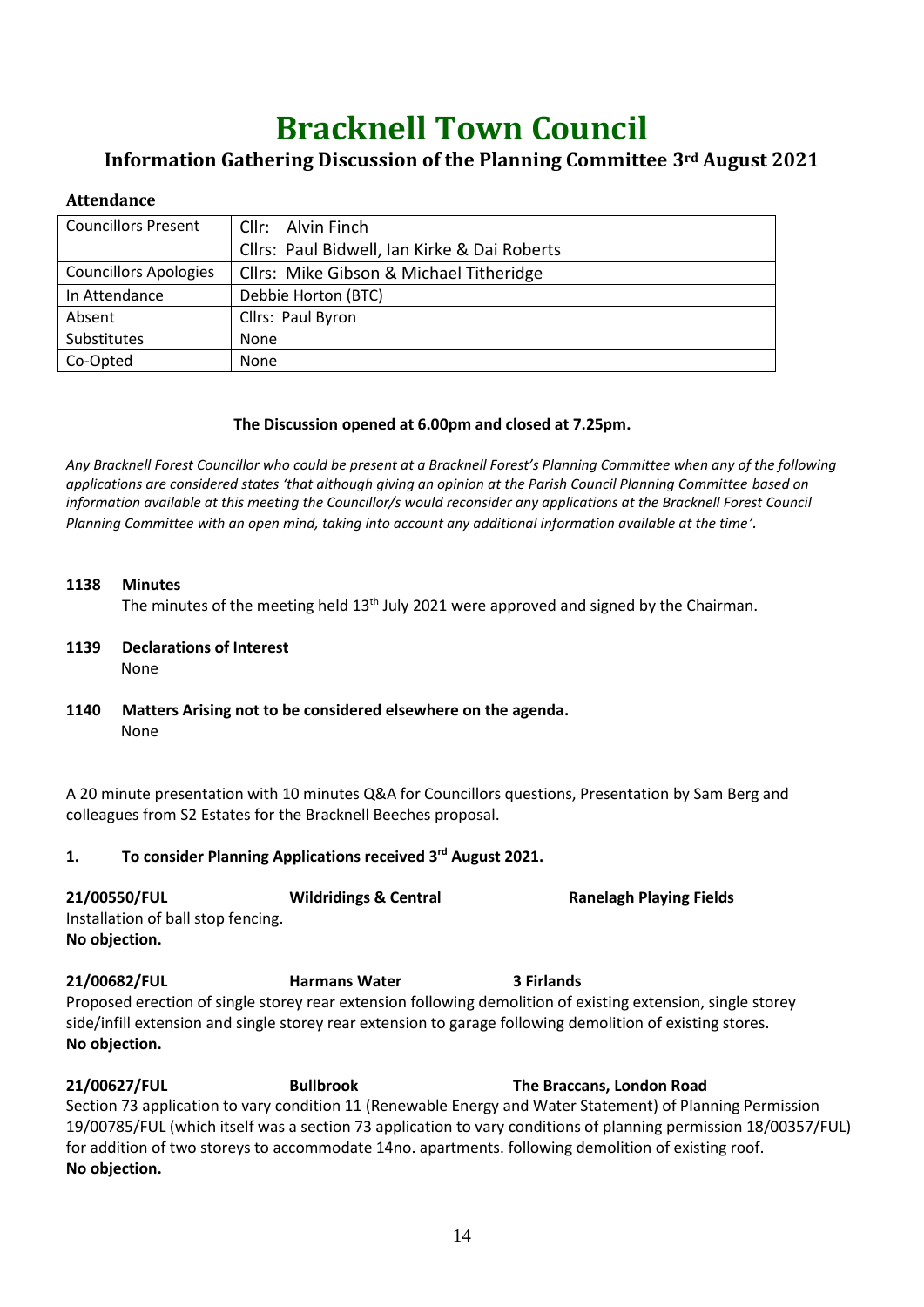| 21/00576/FUL  | <b>Great Hollands North</b>                                            | 3 Aysgarth                                                                                                          |
|---------------|------------------------------------------------------------------------|---------------------------------------------------------------------------------------------------------------------|
|               | Proposed erection of shed following demolition of existing shed.       |                                                                                                                     |
|               | Recommend refusal for the following reasons:                           |                                                                                                                     |
|               |                                                                        |                                                                                                                     |
|               |                                                                        | 1) The pitch of the roof is oversized the scale will have an oppressive impact on nearby properties.                |
|               | 2) Out of character - the design of roof is out of character in scale. |                                                                                                                     |
|               |                                                                        | 3) Councillors feel the 2.5 meters allowed under permitted development is a good rule to stop outbuildings          |
|               | such as sheds from becoming too large.                                 |                                                                                                                     |
|               |                                                                        |                                                                                                                     |
| 21/00631/FUL  | Hanworth                                                               | 17 Octavia                                                                                                          |
|               |                                                                        | Erection of front porch, partial garage conversion, erection of single storey rear extension plus fenestration      |
| alterations.  |                                                                        |                                                                                                                     |
| No objection. |                                                                        |                                                                                                                     |
|               |                                                                        |                                                                                                                     |
| 21/00636/FUL  | <b>Priestwood &amp; Garth</b>                                          | 101 Moordale Avenue                                                                                                 |
|               | Erection of part first-floor, part two-storey side extension.          |                                                                                                                     |
| No objection. |                                                                        |                                                                                                                     |
| 21/00639/FUL  | <b>Old Bracknell</b>                                                   | 42 South Lynn Crescent                                                                                              |
|               | Proposed front and side single storey extension.                       |                                                                                                                     |
| No objection. |                                                                        |                                                                                                                     |
| 21/00641/FUL  | <b>Harmans Water</b>                                                   | <b>8 Rufford Gate</b>                                                                                               |
|               | Proposed erection of single storey rear extension.                     |                                                                                                                     |
| No objection. |                                                                        |                                                                                                                     |
|               |                                                                        |                                                                                                                     |
| 21/00666/FUL  | Hanworth                                                               | <b>43 Qualitas</b>                                                                                                  |
|               |                                                                        | Demolition of front single storey extension over garage and replacement with a 2 storey extension over garage.      |
| No objection. |                                                                        |                                                                                                                     |
|               |                                                                        |                                                                                                                     |
| 21/00674/FUL  | <b>Wildridings &amp; Central</b>                                       | <b>Chussex, Crowthorne Road</b>                                                                                     |
|               |                                                                        | Proposed erection of 2 storey building providing 5 x 1 bed flats and 1 x 2 bed flat with associated parking, refuse |

**21/00675/FUL Bullbrook Ranelagh School Playing Fields** Redevelopment of the site to provide 4 no. 4-bedroom dwellinghouses, with associated access, parking and landscaping **No objection.**

and cycle store, following removal of existing bungalow and ancillary building.

# **21/00161/TRTPO Priestwood & Garth 5 Shepherds Hill**

TPO 413 - Application to prune 3 trees.

**Observation:** B.T. Councillors Defer to the experience and recommendation of the Tree Officer.

**21/00484/FUL Old Bracknell Hilton National Hotel** Proposed infilling of an existing internal courtyard at the Hotel, to provide improved changing room facilities. **No objection.**

**No objection.**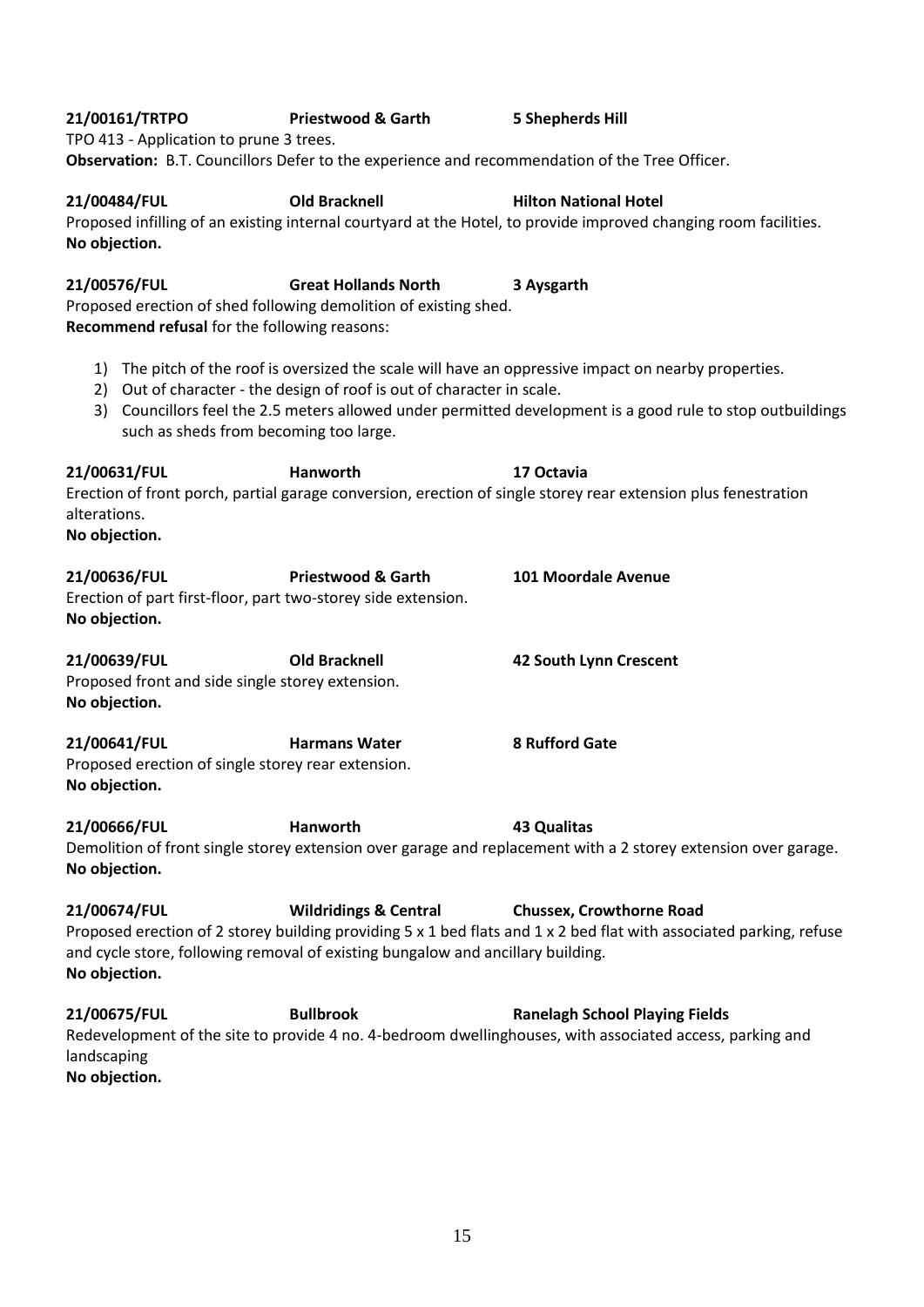## **21/00701/FUL Wildridings & Central Bracknell Beeches, Old Bracknell**

# **Lane West**

Erection of 7 new buildings ranging from 5 to 16 storeys comprising 377 residential dwellings, 601 Sqm of flexible commercial floorspace (Flexible use class E/F Use), new station access and associated car parking, cyle parking and landscaping following demolition of existing buildings. **No objection.**

| 21/00649/FUL                              | <b>Priestwood &amp; Garth</b>    | 20 Honeyhill Road                                       |  |  |
|-------------------------------------------|----------------------------------|---------------------------------------------------------|--|--|
| Erection of single storey rear extension. |                                  |                                                         |  |  |
| No objection.                             |                                  |                                                         |  |  |
| 21/00707/OUT                              | <b>Wildridings &amp; Central</b> | <b>Former Bus Station Site,</b><br><b>Market Street</b> |  |  |

Hybrid planning application (part detailed / part outline) for the phased redevelopment of the Site to provide residential accommodation (Use Class C3) and commercial floorspace (Use Class E(a),(b),(c),(d),(f),(g),(g(i)) and F1(a) & (b)) delivered across three blocks of accommodation [detailed element] and the erection of a single block providing up to 2699 sqm of commercial floorspace (Use Class E (b), (c), (e), (f) and (g) and F2(b)) [outline element, matters reserved - layout, scale and appearance] and all other associated works including landscaping, public realm, car parking and cycle parking.

NOTE: Hybrid Application - Full planning permission is sought for the Blocks A/B/C, landscaping, access and car parking.

**No objection.**

### **1141. Decision Notices**

| <b>Application no</b> | <b>Address</b>                          | <b>BFB Decision</b>                            | <b>BTC Comments</b>                                                                                                                                                                                                                                                    |
|-----------------------|-----------------------------------------|------------------------------------------------|------------------------------------------------------------------------------------------------------------------------------------------------------------------------------------------------------------------------------------------------------------------------|
| 20/00339/TRTPO        | 1 Windlebrook Green                     | Approval                                       | B.T. Councillors Defer to the experience and<br>recommendation of the Tree Officer.                                                                                                                                                                                    |
| 21/00277/FUL          | 45 The Oaks                             | Approval                                       | No Objection                                                                                                                                                                                                                                                           |
| 21/00418/FUL          | 58 Austin Way                           | Approval                                       | B.T. Councillors recommend refusal for the following<br>reasons:<br>1) Overbearing - the scale of the proposed extensions<br>will have an oppressive impact on nearby properties.<br>2) Conflicts with the local plan for new developments.<br>3) Loss of green space. |
| 21/00428/FUL          | 37 Stoney Road                          | Approval                                       | No Objection                                                                                                                                                                                                                                                           |
| 21/00575/PAH          | 19 Wyvern Close                         | Withdrawn                                      | Noted                                                                                                                                                                                                                                                                  |
| 20/00348/TR5          | Fountain House,<br><b>Brants Bridge</b> | Approval                                       | B.T. Councillors Defer to the experience and<br>recommendation of the Tree Officer.                                                                                                                                                                                    |
| 21/00008/3            | Aysgarth                                | Approval                                       | No Objection                                                                                                                                                                                                                                                           |
| 21/00395/FUL          | 35 Stoney Road                          | Approval                                       | No Objection                                                                                                                                                                                                                                                           |
| 21/00538/FUL          | 30 Octavia                              | Approval                                       | No Objection                                                                                                                                                                                                                                                           |
| 21/00482/A            | Columbia Centre<br><b>Market Street</b> | Grant with<br>Extra<br>Conditions<br>(Adverts) | No Objection                                                                                                                                                                                                                                                           |
| 21/00517/FUL          | 1 Arlington Square                      | Approval                                       | No Objection                                                                                                                                                                                                                                                           |
| 21/00535/FUL          | 49 Calfridus Way                        | Approval                                       | No Objection                                                                                                                                                                                                                                                           |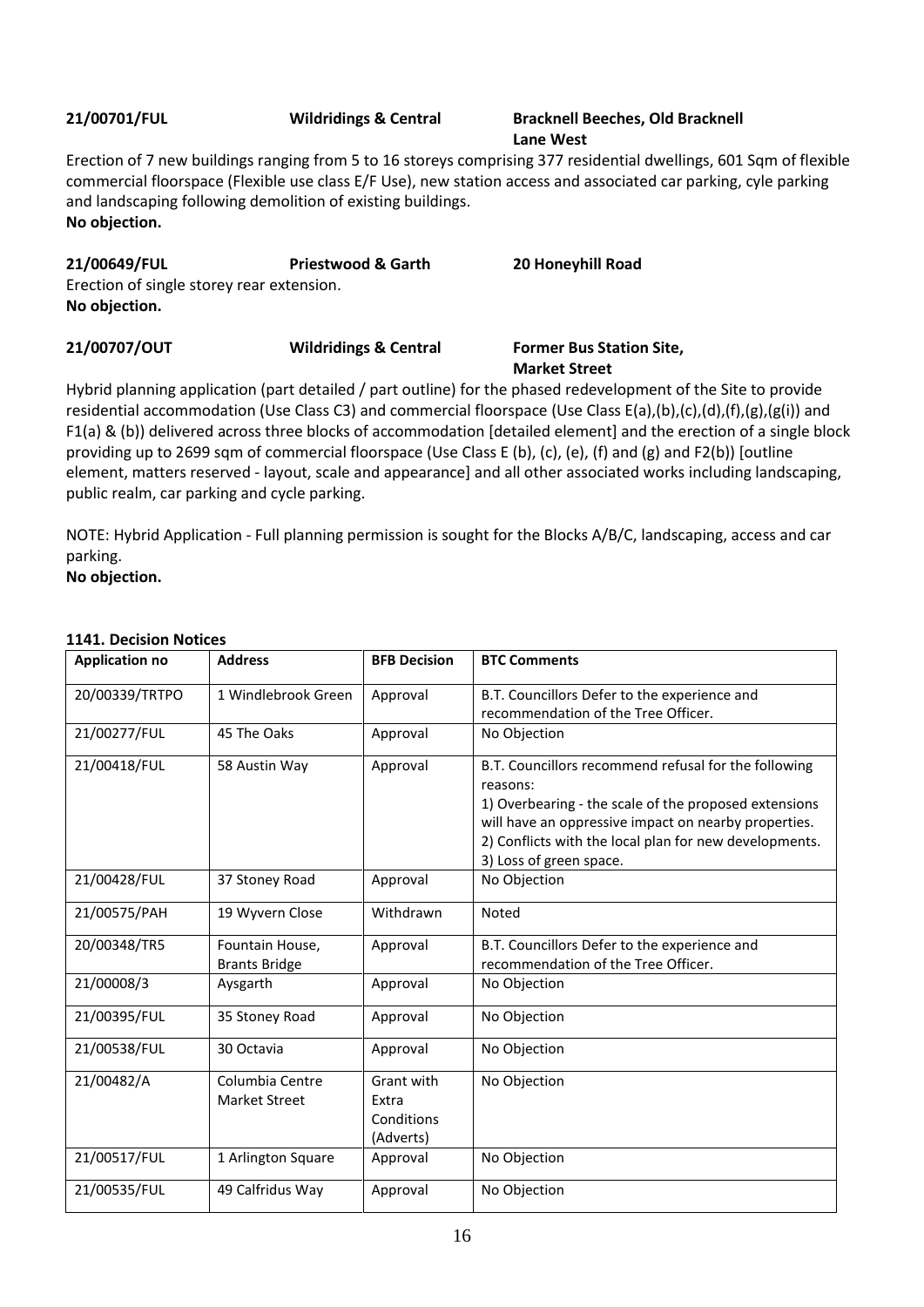| 21/00137/TRTPO | 12 Naseby                                      | Approval                                       | B.T. Councillors Defer to the experience and<br>recommendation of the Tree Officer  |
|----------------|------------------------------------------------|------------------------------------------------|-------------------------------------------------------------------------------------|
| 21/00545/RTD   | Telecommunications<br>Mast, Calfridus Way      | Approval                                       | No Objection                                                                        |
| 21/00157/TR5   | Easthampstead Park                             | Approval                                       | B.T. Councillors Defer to the experience and<br>recommendation of the Tree Officer. |
| 21/00003/TRTPO | 42 Stoney Road                                 | Approval                                       | B.T. Councillors Defer to the experience and<br>recommendation of the Tree Officer  |
| 21/00350/FUL   | 6 Fraser Road                                  | Approval                                       | No Objection                                                                        |
| 21/00410/FUL   | 7 Cherbury Close                               | Approval                                       | No Objection                                                                        |
| 21/00433/FUL   | Former Sainsbury's 7<br><b>Princess Square</b> | Approval                                       | No Objection                                                                        |
| 21/00474/FUL   | Co-Op 5 - 7 Rectory<br>Row                     | Approval                                       | No Objection                                                                        |
| 21/00475/A     | Co-Op 5 - 7 Rectory<br>Row                     | Grant with<br>Extra<br>Conditions<br>(Adverts) | No Objection                                                                        |
| 21/00536/FUL   | 65 Austin Way                                  | Approval                                       | No Objection                                                                        |
| 21/00554/FUL   | 30 Helmsdale                                   | Approval                                       | No Objection                                                                        |



Borough Local Plan Proposed Main Modifications Consultation (July 2021) will be available for you to view and comment between the following dates : Start date: 19/07/21 16:45 End date: 05/09/21 23:59

Please select the following link to view this event:

#### <https://consult.rbwm.gov.uk/portal/blp/blpmm/blpmm>

If the link appears to be broken, please try copying the entire link into the address bar on your web browser. This e-mail has been automatically generated by the Consultation software. The information contained in this e-mail or in any attachments is confidential and is intended solely for the named addressee only. Access to this e-mail by anyone else is unauthorised. If you are not the intended recipient, please notify the administrator and do not read, use or disseminate the information. Opinions expressed in this e-mail are those of the sender and not necessarily the company. Although an active anti-virus policy is operated, the company accepts no liability for any damage caused by any virus transmitted by this e-mail, including any attachments.

To unsubscribe please click on the link below or paste it into your browser: <https://consult.rbwm.gov.uk/common/unsubscribe.jsp?guid=6B74F88F-521A-B962-B648-6800ABFD6475> **NOTED**

| 1. Applications for Prior Approval     | <b>None</b> |
|----------------------------------------|-------------|
| 2. Notice of Tree Preservation Orders: | None        |
| 3. Notice of Appeals:                  | None        |